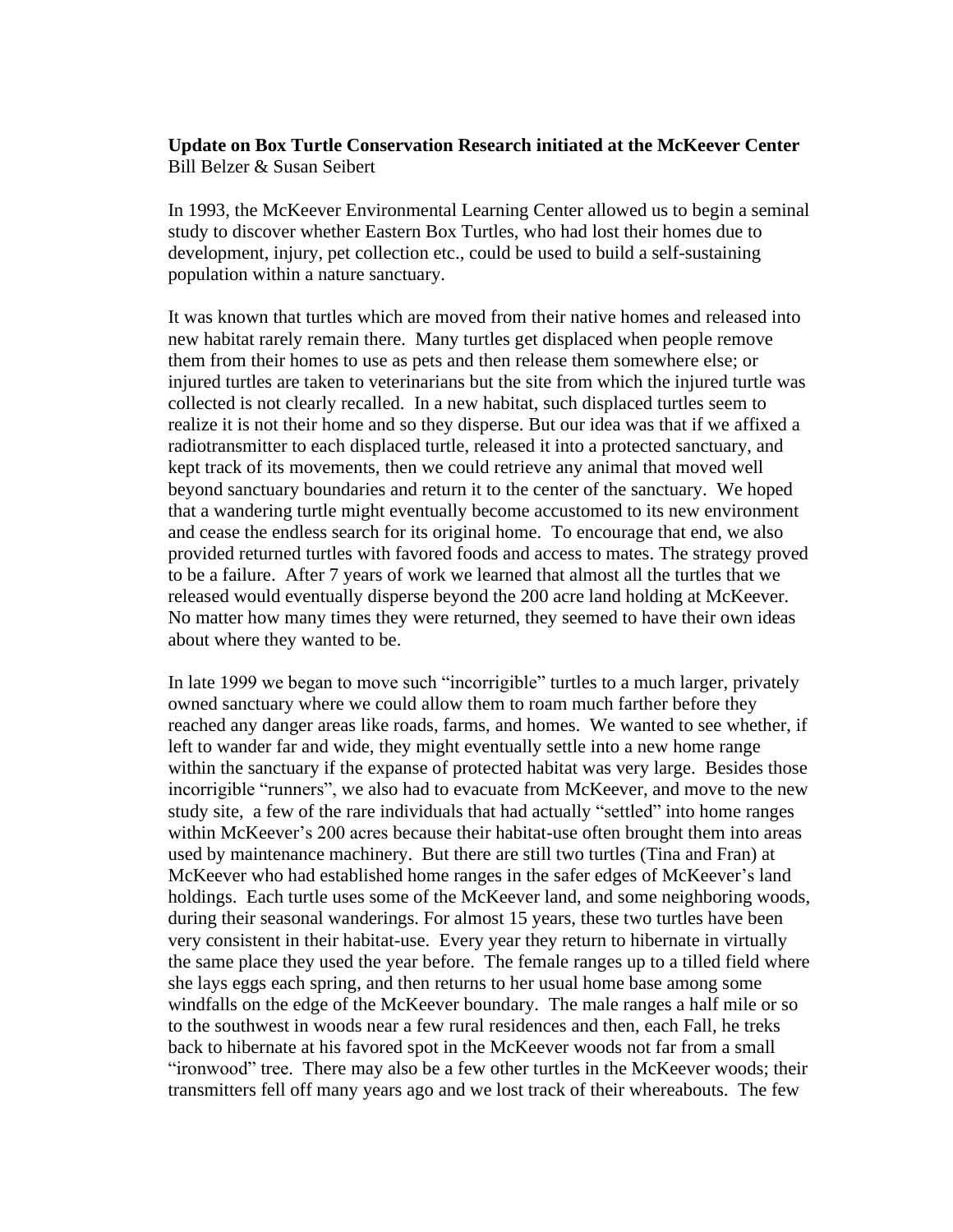turtles there now could never establish a new population, but at least they can live their remaining decades of life in a natural habitat.

Tina and Fran represent the rare "successes" from our early years of study at McKeever. At the larger study site, we have been able to learn much more about the feasibility of trying to re-establish a box turtle population once its numbers have declined or, as in the case of McKeever, completely disappeared. Short answer from this study: it's almost impossible. We now know that a project like this requires a minimum of 2000 acres (probably more like 3 or 4 thousand acres) so that most of the dispersing turtles can finally find a place within protected habitat that suits their individual likes. These turtles are highly individualistic and what proves to be favored habitat for one or a few turtles is rejected by other individuals and they move off to search for something more to their own liking. The large sanctuary for a project like this also needs to be uninterrupted by roads or trails that would provide access by mechanized vehicles.

During the last 8 years, at our larger study site, we have been able to track turtles as they disperse over distances that exceed a mile in various directions without disrupting their explorations. Some seem to keep moving ever farther "outward," year after year, evidently not yet finding a place to its liking. Others seem to have (eventually) discovered a place that they like and have settled down … but the sites are often very far apart. Moreover, some turtles that seem to have settled into a given part of habitat might pull up stakes after 4 or 5 years of "stability" and move off to a new distant area to explore. We wonder if they will ever choose a place for a permanent home (box turtles in native populations have been known to use the same small area of habitat for the duration of their long lives, which exceed 100 years). We have a lot of work ahead of us to learn whether that will ever happen for a re-located adult, or for a juvenile for whom the sanctuary is its first natural-habitat home. One juvenile that we have tracked for over 6 years has been gradually making a large circle with a diameter of about 3 miles. At least it is not going on a straight-line outbound course. We do not know if it will ever settle down. Its large circle of movement might eventually bring it back to where it was originally introduced. But then what will it do? This work takes many decades to answer even a basic question like this one.

Our studies have also taught us that very high densities of box turtles must be "settled" into a habitat for the population to become self-sustaining. Such a goal would probably require successfully getting tens of thousands of turtles to establish their home ranges within a large, protected habitat, not to mention a century of intensive field work and expenditure in excess of a million dollars. Males seem unable to find females at a distance. They need to SEE a female before they realize she is there, and can then pursue her to mate… hence the need for a high density population.